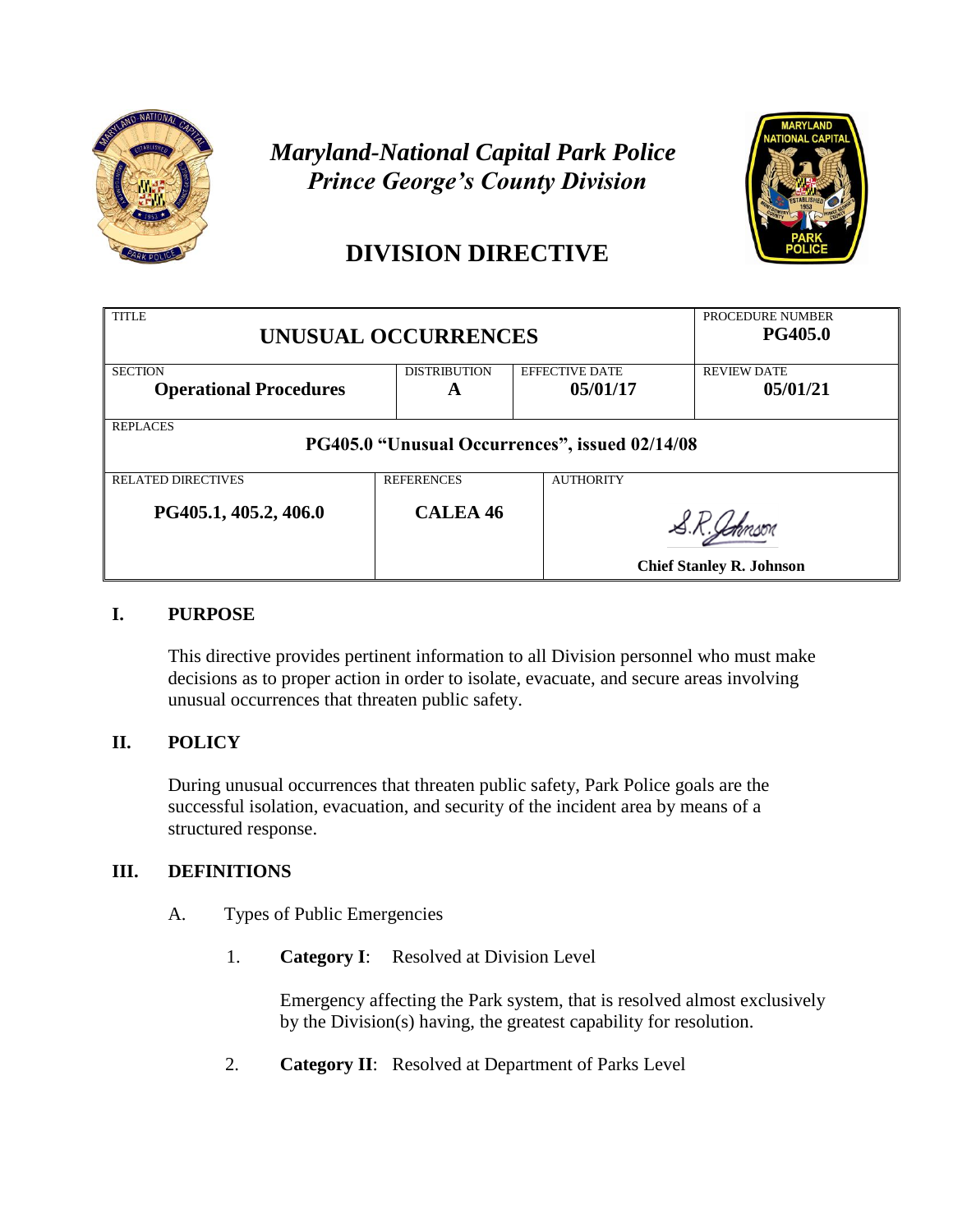Emergency affecting the Park system of such magnitude, that coordination and/or consultation with the Director of Parks and Recreations is required prior to being resolved by the Division(s) having the greatest capability for resolution.

### 3. **Category III**: Resolved by Interagency Action

Emergency of such magnitude, that coordination between the Director of Parks and Recreation and other governmental agency(s) is necessary to resolve the situation by whatever combination of Park Department personnel, material and equipment deemed essential and reasonable by the Director of Parks and Recreation.

B. Incident Management Team

The group of personnel in direct control of an incident, including the Incident Commander, assistants to the Incident Commander, and any other individuals deemed necessary in resolving the incident.

C. Incident Commander

Senior duty officer responsible for the management of the available personnel and equipment on the incident scene to achieve maximum benefits.

D. Command Post

Specific locations, either fixed or mobile, where selected individuals of an agency meet to plan, coordinate, implement, and command strategies and logistics to resolve an emergency incident.

E. Staging Area

Specific locations, separate from the incident scene and out of the danger zone, that provides good access to the scene where responding personnel and equipment would assemble for assignment.

F. Isolate

To keep all non-essential personnel and civilians away from the incident or hazardous area. (The isolation step is taken even if evacuation is to follow.)

G. Evacuation

Removal of all non-essential and unauthorized persons from the area selected by the Incident Commander.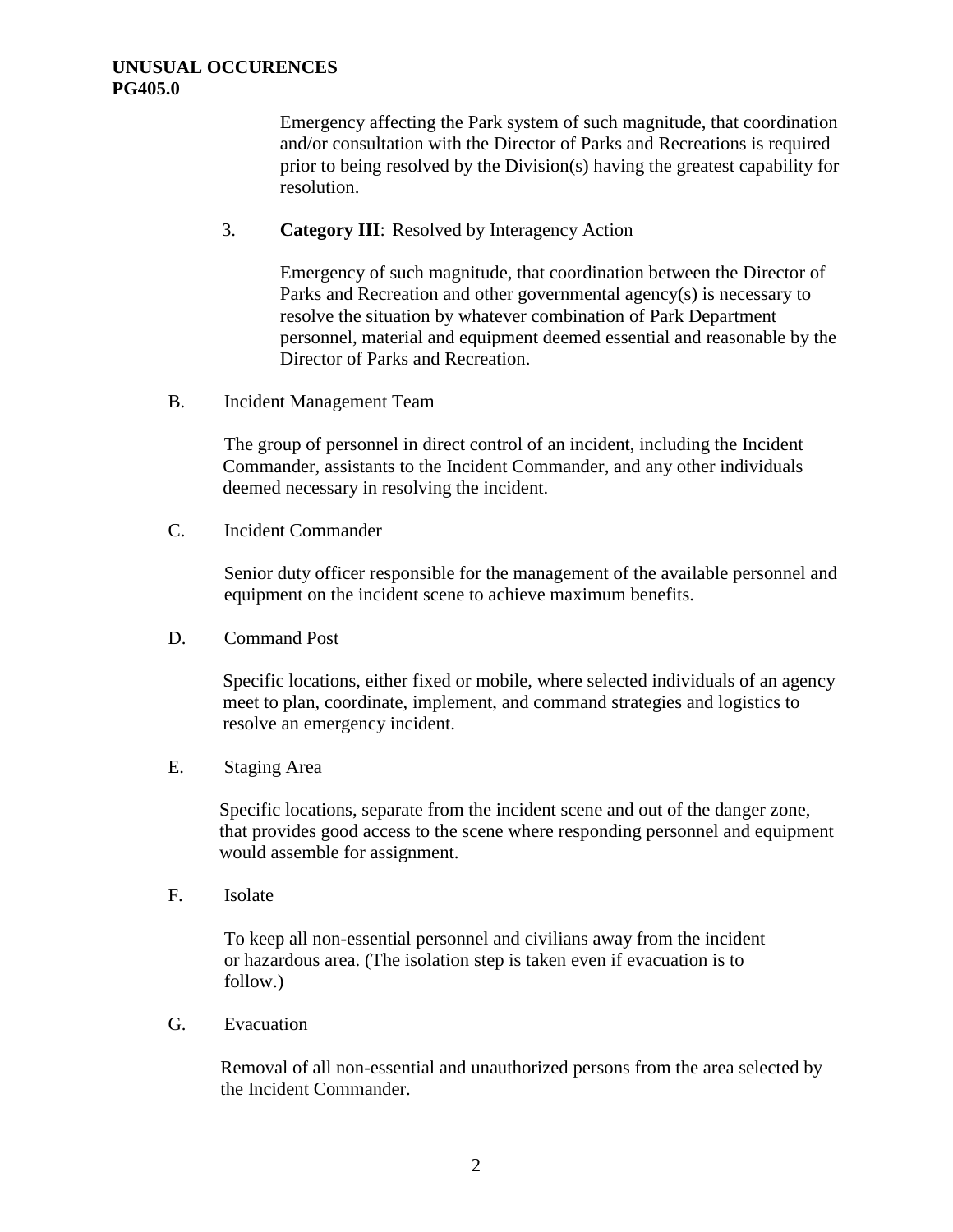## **IV. OPERATIONAL PROCEDURES**

- A. Initial Response
	- 1. The initial units to respond will be determined by Communications or a Shift Supervisor. Communications will designate the first unit to arrive on the scene as the field communications vehicle.
	- 2. The field communications vehicle officer will verify and evaluate the incident, broadcast available information without delay, request additional assistance if needed, and direct the deployment of available units in an effort to isolate the incident.
- B. Command Response

The Operations Duty Officer will respond to the scene and assume duties of Incident Commander. Incident Commander will be responsible for all police operations necessary to accomplish the following:

- 1. Assess the need for additional personnel and equipment.
	- Decide what type of equipment is required to effectively handle the situation from a law enforcement perspective. How and from whom the equipment will be obtained. If necessary, the Incident Commander will arrange for this Division to borrow needed equipment from outside agencies if needed.
- 2. Establish a Command Post.
- 3. Establish a Staging Area, primary and alternate areas.
- 4. Isolate the incident or hazardous area.
- 5. Secure the incident or hazardous area.
- 6. Determine the need to evacuate.
- 7. Notify and inform Command Staff of the Division.
- 8. Make an early assessment of personnel needs to include requesting assistance from other agencies.
- 9. Appoint assistants.
- 10. Command and Control incident or hazard.
- 11. Demobilization, De-escalation and After-Action Reports. De-escalation will be done systematically and gradually to ensure an appropriate level of staffing until all incident participants are entirely clear from the scene. All police officers no longer required on the scene will be released by the Incident Commander.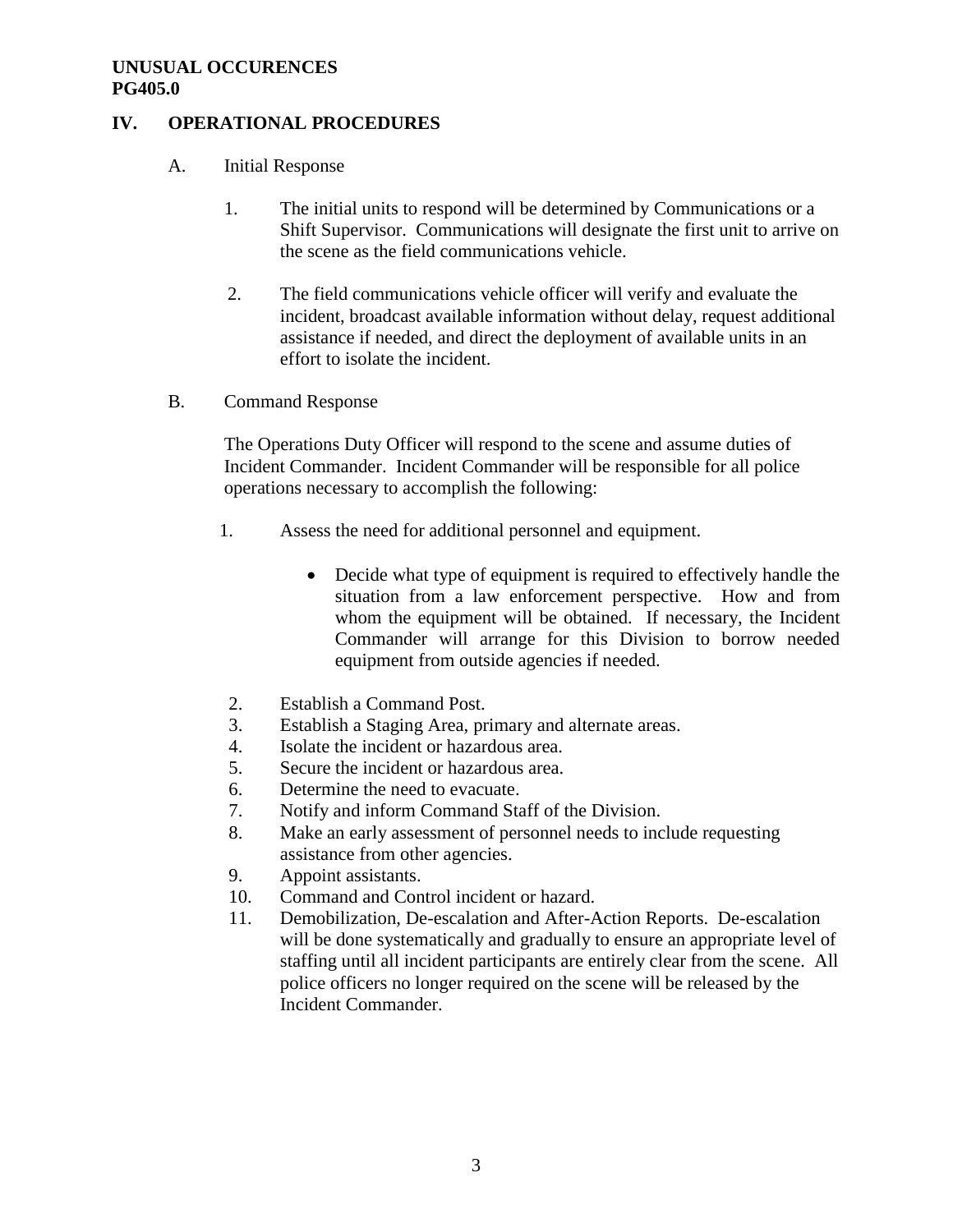## **V. DEMONSTRATION PROCEDURES**

- A. Upon arrival at the scene of a demonstration, the OIC shall attempt to identify the leaders and, thereafter, communicate with the mass of demonstrators through their leadership, if possible. The demonstration leader, or the group, shall be advised of the laws pertaining to the free movement of pedestrian and/or vehicular traffic while demonstrating, and any other statutes that may be violated during their presence.
- B. The OIC shall determine the number of persons likely to be arrested and the number of transporting vehicles necessary to accommodate these numbers. When the OIC determines that arrests are imminent he shall inform Communications of the circumstances and amount of equipment, personnel and assistance required.
- C. It shall then be the responsibility of Communications to inform the Department of Corrections of the situation so that additional facilities can be made available.
- D. All officers reporting to the scene of a demonstration shall be structured into squads, under the direction of a supervisor. Each supervisor shall be responsible for instructing his/her officers in the techniques of employing arrest squads, and designating arresting officers and assisting officers. Since the arrest procedure is fatiguing, more than one squad shall be made available in order that each squad may be temporarily relieved after handling a given number of prisoners.
- E. In the event that mass arrests for minor offenses appear imminent, the OIC shall approach the demonstration's leadership and explain the violation being committed. The OIC shall direct that all violations cease immediately. If they do, no further police action shall be taken. If the leaders do not comply with the explanation, the OIC shall publicly announce to the crowd (through a voice amplification system) the following announcement and dispersal order: "I am (name and rank) of the Maryland-National Capital Park Police. I hereby inform all persons assembled that you are in violation of (state ordinance or law violated, in general terms). I command all of you here assembled to disperse. Failure to do so shall subject each of you to arrest and prosecution."
	- 1. The OIC shall wait a reasonable length of time for compliance. If the crowd does not disperse, he/she shall repeat the order.
	- 2. If, after the second order the members of the crowd do not disperse, the OIC shall order the arrest of all persons remaining who are in violation.

## **VI. MASS ARRESTS**

- A. Arrest Squads shall consist of the following:
	- 1. A supervisor, OIC of the squad.
	- 2. Arresting officers.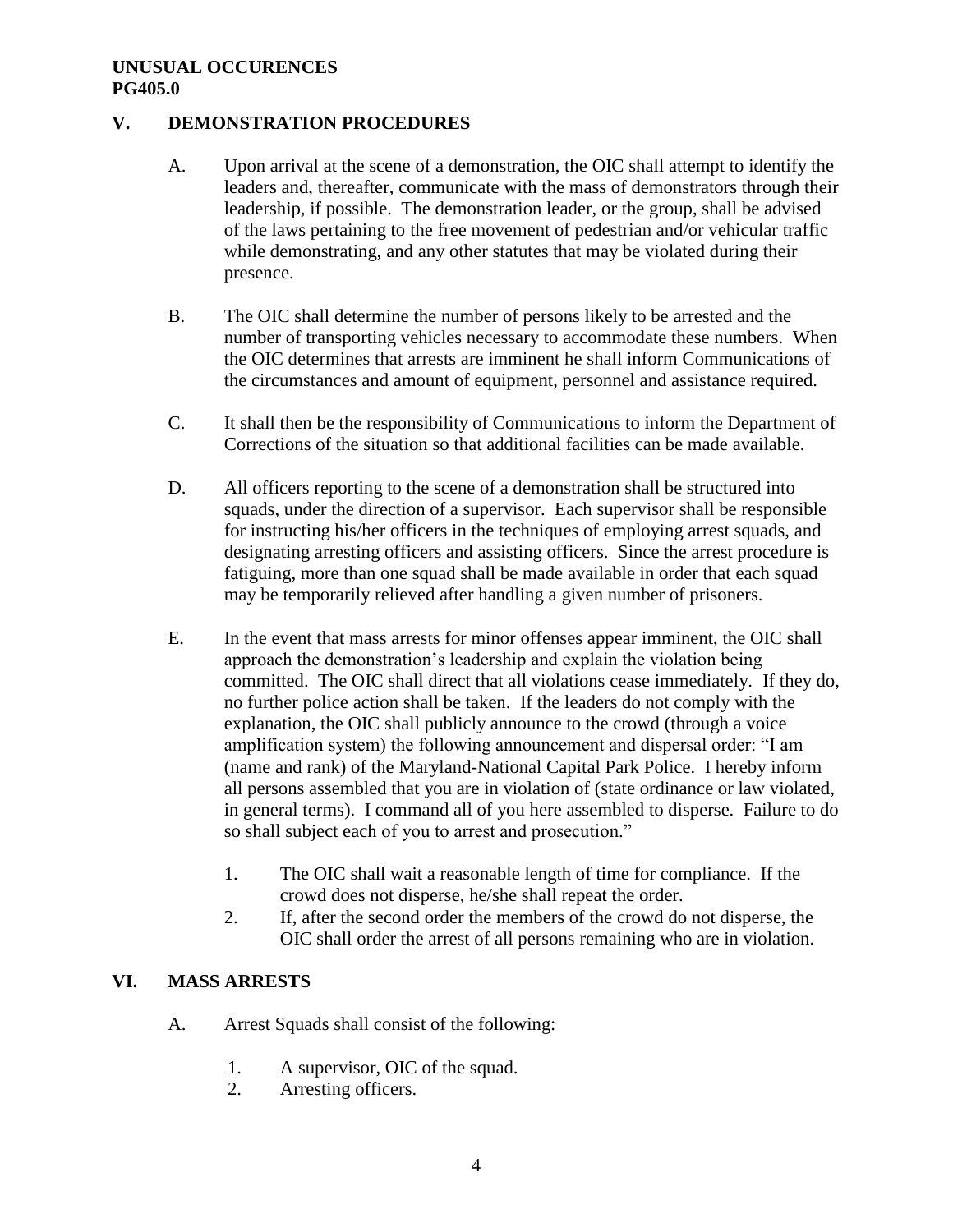- 3. Assisting officers.
- 4. Sufficient report forms and related equipment.
- 5. Sufficient flexible plastic handcuffs.
- B. Arrest Procedures
	- 1. On orders of the OIC, the arresting and assisting officers shall approach the violators.
	- 2. The violator(s) will be advised, "You are under arrest for (state violation being committed). You are requested to stand (if sitting or lying)."
	- 3. If the arrestee(s) declines to stand and walk, he/she will be carried by the arresting officer and the assisting officer, one holding each arm.
	- 4. If the arrestee(s) stand and walk, he/she shall be led from the crowd to the vicinity of the Arrest Squad, waiting a short distance away.
	- 5. If the arrestee(s) should resist arrest, the officer will employ force necessary to affect and maintain the arrest.
	- 6. Prior to being placed in the transport vehicle the arresting officer and arrestee will be photographed together and the Polaroid/digital photographs taken will be logged indicating photographs taken, the officers ID number and the arrestee's name placed on the back of the photograph.
	- 7. The arresting officer, aided by the assisting officer, will complete an Incident Report, in duplicate, with sufficient information to enable completion of an Arrest Report at the processing site. He/she will also process any property as described below.
		- Weapons and evidence, contraband, or recovered property shall be removed from prisoner(s). A brief description may be entered on the Incident Report. Where several items are involved, a Polaroid/digital photograph should be taken. The property will be appropriately tagged, if possible. Either the Incident Report or Property Tag must stipulate whether the property is recovered or evidence.
	- 8. If the arrestee(s) has been arrested for a felony, he/she will be transported to the processing facility in a separate vehicle along with the Incident Report and any evidence, property or contraband. The arresting officer will ensure that the transporting officers are advised that the arrestee(s) is/are a felon. The transporting officer will ensure that the processing officers are advised that the arrestee(s) is/are a felon.
- C. Arrest/Processing Procedures
	- 1. The Processing site will be manned by park police officers, when available, or other designated personnel. The processing site should contain the necessary equipment to partially process an arrestee, (fingerprinting, photographing, and arrest reports).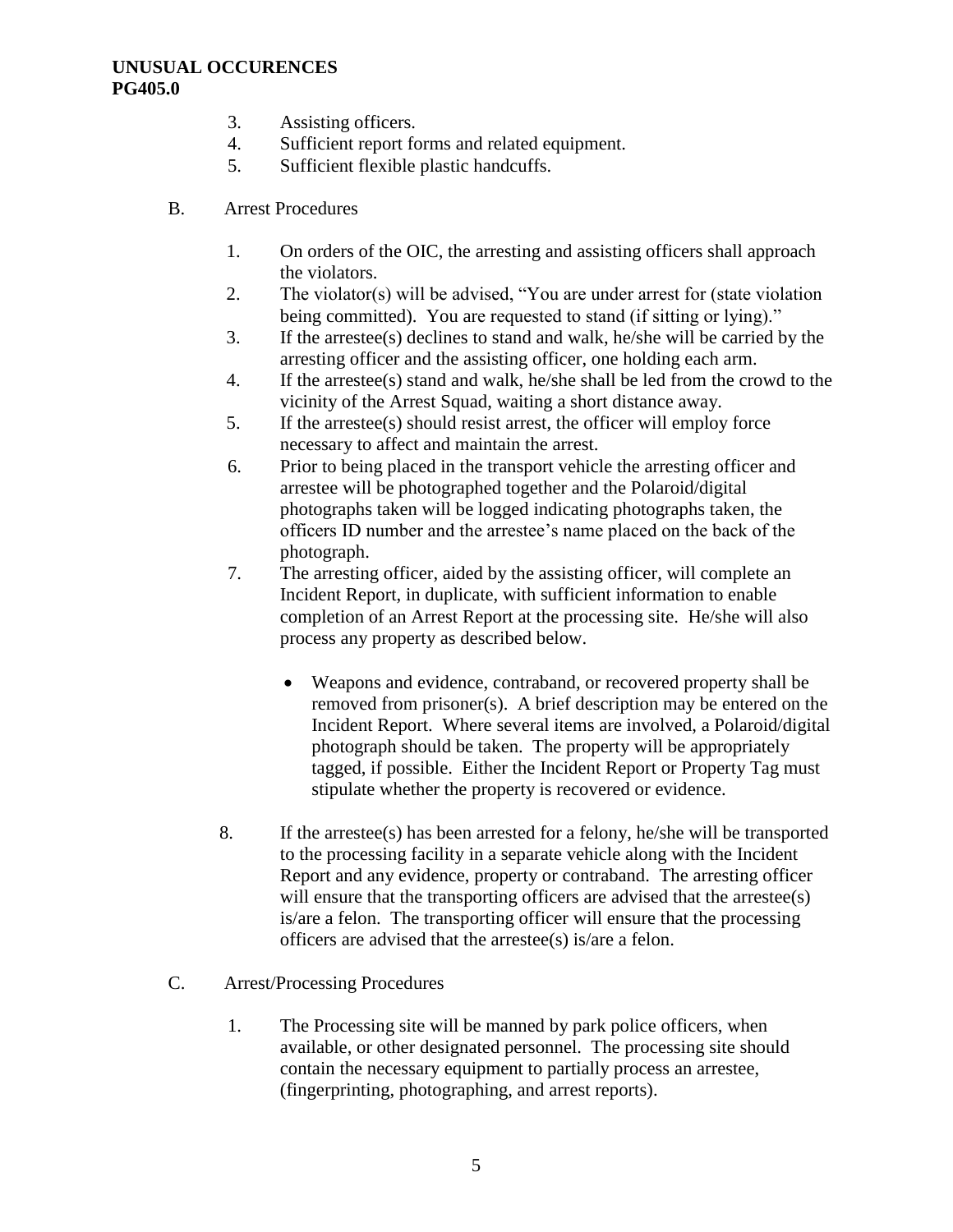- 2. When the arrestee is processed, the officer(s) are to adhere to Division Directives on arrest procedures.
- 3. Remove all items from the prisoner and secure personal items in a properly marked evidence bag. Any other evidence (weapons, contraband, etc.) will be confiscated and properly stored per Division Directive PG1200.0 – "Evidence".
- 4. Central Processing Unit (CPU) envelope should be filled out on each arrestee. The arrestee(s) will be fingerprinted and photographed by CPU personnel.
- 5. If there is a question as to the proper identification of a subject, that person will be held in custody until the identity can be verified.
- 6. Juvenile offender(s) will be handled in accordance with Division Directive PG1100.0-"Juvenile Procedures".
- D. Transport Procedures
	- 1. When possible, arrestees are to be transported from the scene to the processing site via Prince George's County Sheriff's transport vehicles, thus enabling the arrest teams to remain on the scene.
	- 2. When unable to secure a transport vehicle from the sheriffs department transport officers shall ensure that their vehicle is equipped with the following:
		- a. Polaroid/digital camera with sufficient film, flash bars, diskettes, and memory sticks.
		- b. Evidence Tags, Property Tags, and envelopes.
		- c. Flexible handcuffs.
		- d. Supply of Incident Reports, Arrest Reports, Field Contacts, etc.
	- 3. Prior to transporting an arrestee(s), transport officers shall photograph the arresting officer along with the arrestee. Any large amounts of recovered property, evidence or contraband, should be photographed.
- E. Provision of Services The Incident Commander/OIC will ensure that proper food, water, sanitation, and medical services are provided at the detention area(s). If necessary, the authorization for the emergency purchase of food, supplies, and rental of sanitation facilities will be given.
- F. Media Relations
	- 1. Members of the press will not be greatly restricted from approaching the detention area(s), other than as required by the physical facility involved and legitimate security interests and concerns.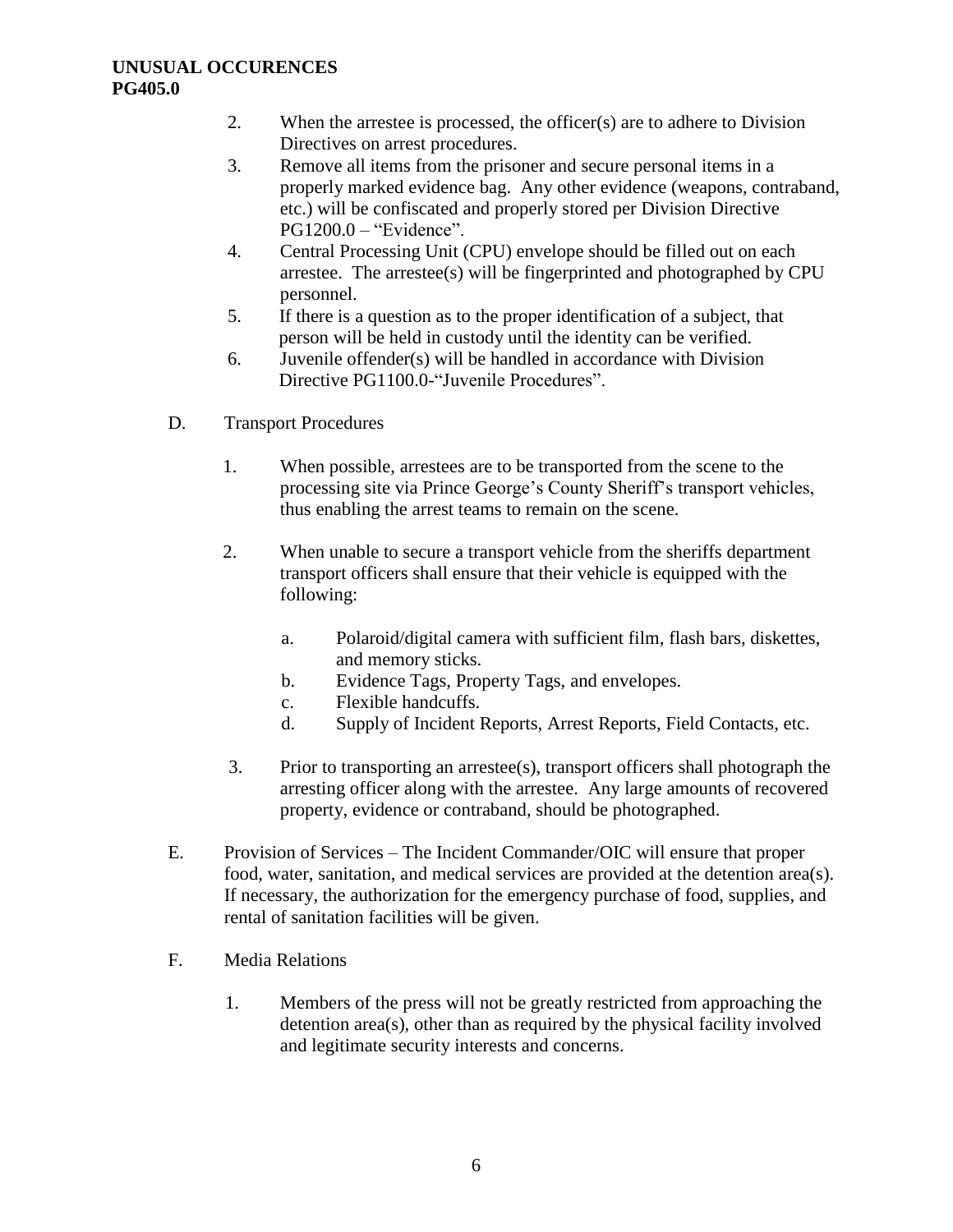2. Providing the media with information will assist in the control of rumors and will be in accordance with Division Directive PG324.0 – "Media Relations", through the departments Public Information Officer.

## **VII. RESOURCES AND REMINDERS**

A. Mutual Aid

When deemed appropriate by the OIC, assistance may be requested from Prince George's County Police, Montgomery County Park Police, Maryland State Police, as well as appropriate municipal police departments. Jurisdictions that border the incident may be able to assist, such as U.S. Park Police, Metropolitan Police, Montgomery County Police, and Metro Transit Police.

Assess personnel needs early and make requests as soon as possible. In times of disaster or other emergency, arrival of additional personnel may be delayed because of traffic, weather or increased calls for service.

B. Appoint Assistants

One person cannot run the entire incident alone. Key appointments to be made by the Incident Commander/OIC are:

1. Operations Officer

Individual appointed by the Incident Commander/OIC, responsible for implementation of the strategic decisions of the Incident Commander/OIC and responsible for de-escalation procedures, to include releasing police officers no longer required on the scene. De-escalation from any incident will be done systematically and gradually to ensure an appropriate level of staffing until all incident participants are entirely clear from the scene.

2. Staging Officer

Individual appointed by the Incident Commander/OIC, responsible for the assembly of personnel and equipment at the staging area.

3. Security Officer

Individual appointed by the Incident Commander/OIC, responsible for securing the scene and any other facilities or areas necessary maintaining public order and screening individuals to ensure that only authorized individuals may access the scene. Level of security will be determined by the Incident Commander/OIC and the Security Officer will ensure level is maintained and will institute the order.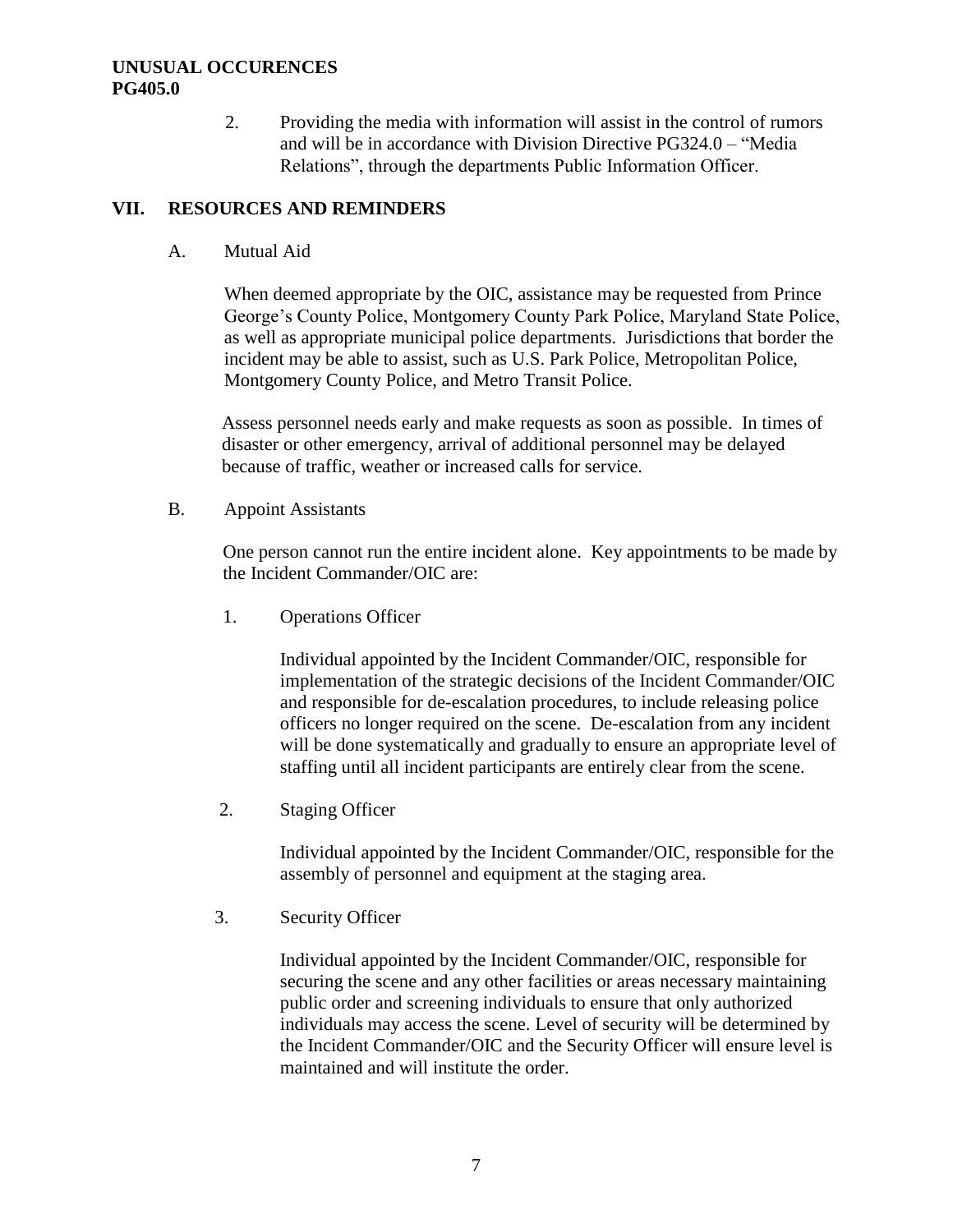4. Resource Officer

Individual appointed by the Incident Commander/OIC, responsible for acquiring personnel, supplies and equipment as requested by the Incident Commander/OIC.

5. Liaison Officer

Individual appointed by the Incident Commander/OIC, responsible for working with liaison officers from other responding agencies in an effort to coordinate communications messages. When necessary act as liaison with the State's Attorney's Office, Clerk of Court and OIC at Central Processing Unit to notify of increased case load.

- C. Mobile Command Post
	- 1. The Park Police Mobile Command Post is capable of delivering the following resources:
		- a. Radio capabilities including Fire/Rescue, Maryland- National Capital Park Police, and Prince George's County Police Emergency Services Team (EST), and Conflict Management Team.
		- b. Telephone capability.
		- c. Heat, light, shelter and air conditioning.
	- 2. The Prince George's County Police Department resources are available on a twenty-four hour basis. If a major police incident is likely to last several hours, then consideration should be given to requesting one of the units (i.e. – EST, Conflict Management Team, etc.) through the Special Operations Commander.

Note: When choosing a place for locating the Mobile Command Post consider a paved level surface with power and phone hook-ups nearby, and sufficient parking space for numerous vehicles.

D. Transportation

In the event transportation is needed from the area affected by the incident contact the following to determine if and to what extent, service can be provided:

- 1. Ride on Bus
- 2. Metro Bus and/or Metro Rail
- 3. Local Taxi Companies
- 4. Prince George's County Public School, Transportation Section (buses)
- 5. Prince George's County Police Academy (buses)